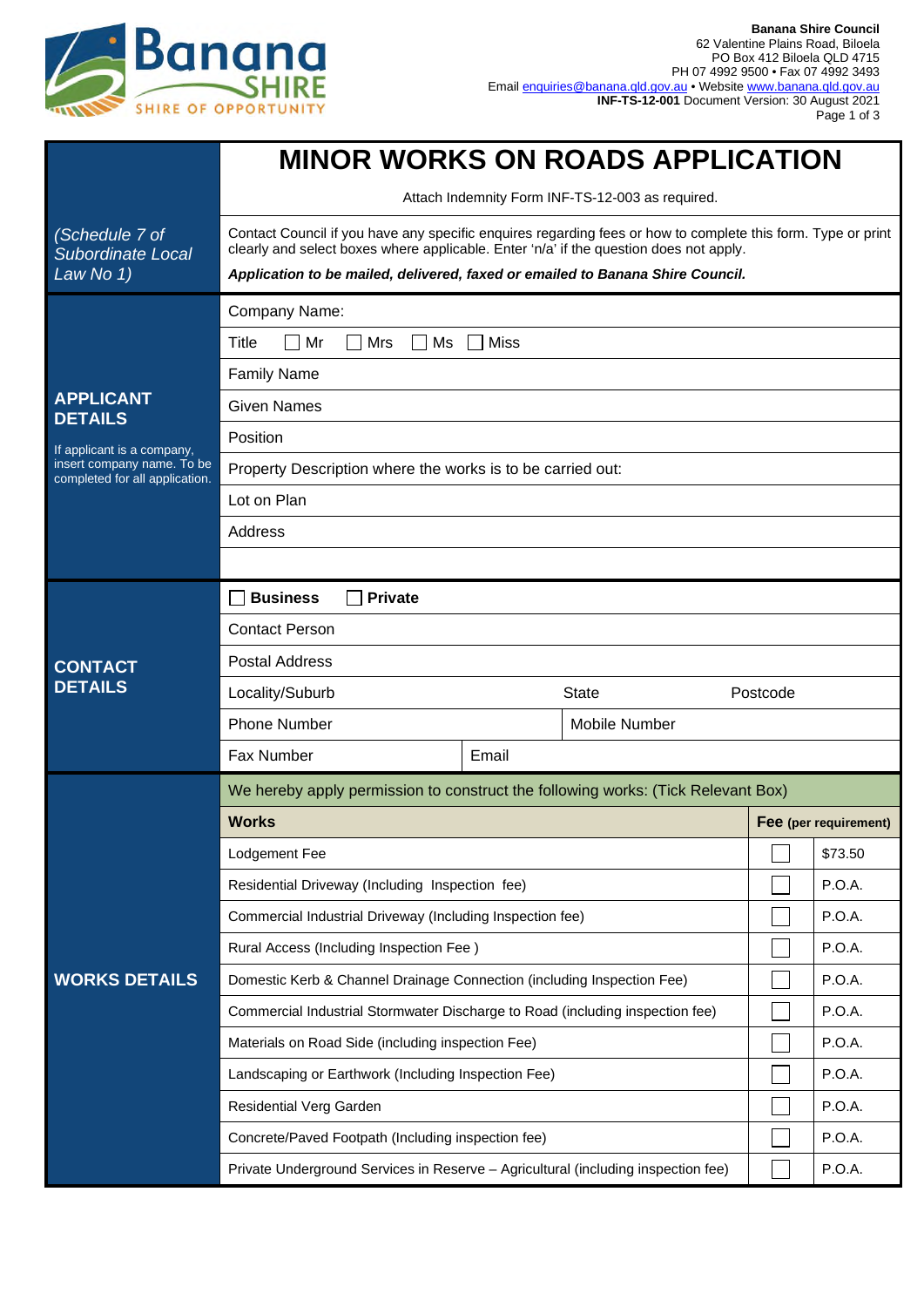

|                                          | Private Underground Services in Reserve - Commercial (including Inspection fee)                                           |  |        |  |  |
|------------------------------------------|---------------------------------------------------------------------------------------------------------------------------|--|--------|--|--|
|                                          | NOTE: Approval of this application will include the requirement for a bond to be<br>paid as follows:                      |  | P.O.A. |  |  |
|                                          | \$10,000 for any application involving excavation of a formed road<br>\$5,000 for all other application                   |  |        |  |  |
|                                          | Licensed gate/grid application (including 1 <sup>st</sup> yr fee) (including Inspection fee)                              |  |        |  |  |
| <b>WORKS DETAILS</b>                     | Location of GPS/Lat and Long Coordinates                                                                                  |  | P.O.A. |  |  |
|                                          | Traversing of Heavy Plant and Machinery in Road Reserve                                                                   |  |        |  |  |
|                                          | NOTE: Approval of this application will include the requirement for a bond to be<br>paid as follow:                       |  | P.O.A. |  |  |
|                                          | \$2,500 for any application involving plant/machinery with an individual<br>weight of >50T or a cumulative weight of >80t |  |        |  |  |
|                                          | \$500 for all other applications                                                                                          |  |        |  |  |
|                                          | Work on private structures over/through/in road reserves (including inspection fee)                                       |  | P.O.A. |  |  |
| <b>SEND PERMIT TO</b>                    | Email<br>Fax<br>Post to the above details<br>×                                                                            |  |        |  |  |
|                                          | Additional information of Proposed Works (Attach separately if more space is required)                                    |  |        |  |  |
|                                          |                                                                                                                           |  |        |  |  |
|                                          |                                                                                                                           |  |        |  |  |
|                                          |                                                                                                                           |  |        |  |  |
|                                          |                                                                                                                           |  |        |  |  |
|                                          |                                                                                                                           |  |        |  |  |
| <b>ADDITIONAL</b><br><b>INFORMATION/</b> |                                                                                                                           |  |        |  |  |
| <b>SKETCH</b>                            |                                                                                                                           |  |        |  |  |
|                                          |                                                                                                                           |  |        |  |  |
|                                          |                                                                                                                           |  |        |  |  |
|                                          |                                                                                                                           |  |        |  |  |
|                                          |                                                                                                                           |  |        |  |  |
|                                          |                                                                                                                           |  |        |  |  |
|                                          |                                                                                                                           |  |        |  |  |
|                                          |                                                                                                                           |  |        |  |  |